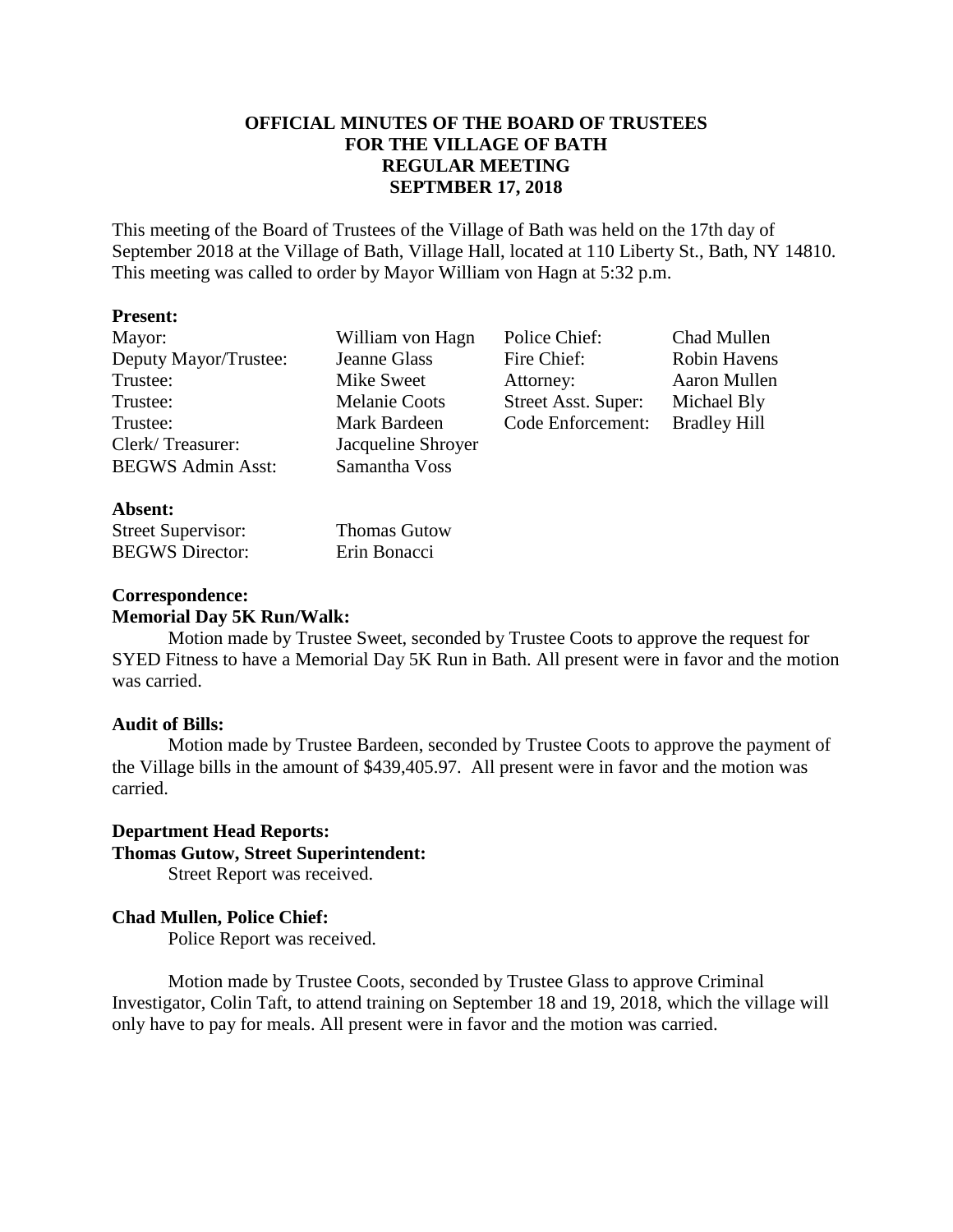Motion made by Trustee Coots, seconded by Trustee Sweet to approve Chief of Police, Chad Mullen, to attend Executive Leadership Training on October 3 and 4, 2018 at a cost of \$25 per day. All present were in favor and the motion was carried.

Mayor von Hagn wanted to recognize Investigator Taft for a great job he's doing and thank him for the extra efforts.

#### **Bradley Hill, Code Enforcement:**

Code Enforcement Report was received.

#### **Robin Havens, Fire Chief:**

Fire Department Report was received.

# **Erin Bonacci, BEGWS Director:**

BEGWS Minutes were received.

#### **Jacqueline Shroyer, Clerk/Treasurer Report:**

Clerk/Treasurer Report was received.

Motion made by Trustee Sweet, seconded by Trustee Bardeen to approve the Budget Transfer for \$15,571.88 from A1990.4 Contingent Account to A1940.2 Purchase of Land/Right of Way – Equip & Cap Out for the purchase of the Langendorfer Property approved by the board. All present were in favor and the motion was carried.

#### **Committee Reports:**

#### **Trustee Sweet:**

Motion made by Trustee Coots, seconded by Trustee Glass to approve the Chamber of Commerce event of trunk or treat at Pulteney Park on October 31, 2018 from 6-8 p.m. with registrations for those participating. All present were in favor and the motion was carried.

#### **New Business:**

## **Historical Signs – Walking Audio Tour:**

Motion made by Trustee Sweet, seconded by Trustee Glass to authorize the Street Department to purchase the poles and put signs up for the historical society for their walking tour. All present were in favor and the motion was carried.

#### **137 E Washington Street Taxes:**

Motion made by Trustee Sweet, seconded by Trustee Bardeen to approve the cancellation of the 2018-2019 taxes for 137 E. Washington Street for \$1,094.25 as the property was conveyed to a tax exempt owner, Steuben County/Steuben County Land Bank, as of May 8, 2017. All present were in favor and the motion was carried.

#### **ID Badges:**

Motion made by Trustee Glass, seconded by Trustee Sweet to spend up to \$150 for ID Badges for Village of Bath Employees. All present were in favor and the motion was carried.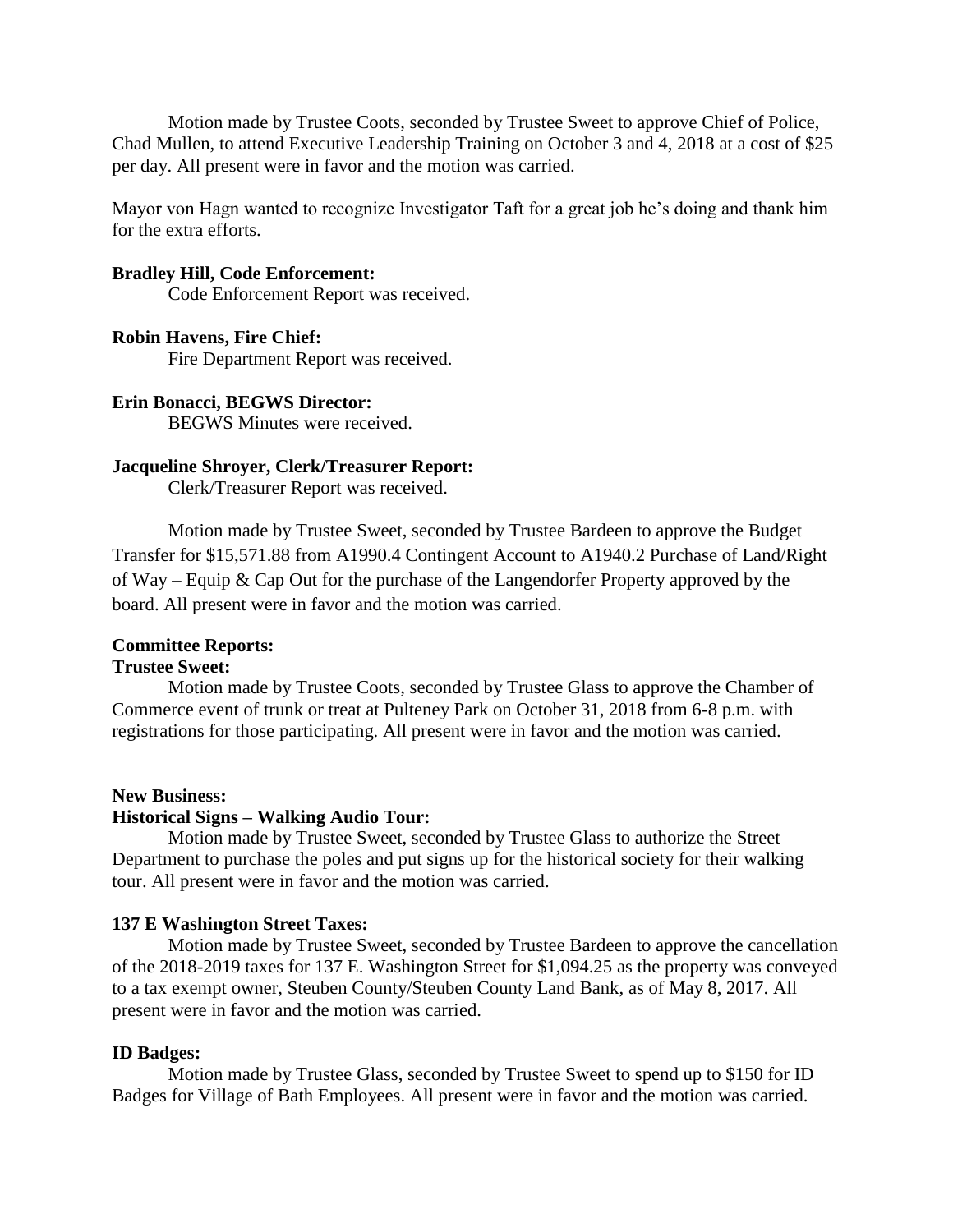## **Close CD 902050231:**

#### RESOLUTION VILLAGE OF BATH BOARD OF TRUSTEES BATH, NEW YORK

|     |                                           |         | INTRO. DATE: Monday, September 17, 2018 |
|-----|-------------------------------------------|---------|-----------------------------------------|
|     |                                           |         |                                         |
| Aye | Nay                                       | Abstain | Absent                                  |
| Aye | Nay                                       | Abstain | Absent                                  |
| Aye | Nay                                       | Abstain | Absent                                  |
| Aye | Nay                                       | Abstain | Absent                                  |
| Aye | Nav                                       | Abstain | Absent                                  |
|     | DATE APPROVED: Monday, September 17, 2018 |         | SECONDED BY: Trustee Bardeen            |

TITLE: Close CD 902050231 with Chemung Canal Trust Company

**RESOLVED**, that the Current Certificate of Deposit Number 902050231 (Named Village of Bath) of the Village of Bath maintained with Chemung Canal Trust Company be closed when the CD matures and the said bank be and is hereby instructed to refund the balance amount, if any lying in the said CD through a check made payable to Village of Bath.

**RESOLVED FURTHER**, that Mrs. Jacqueline Shroyer, Clerk/Treasurer of the Village of Bath be and is hereby authorized to sign and execute all such documents for closing the said certificate of deposit.

**RESOLVED FURTHER**, that the balances from the CD be placed in a higher interest shorter term CD at Five-Star Bank.

**RESOLVED FURTHER**, that a Certified True Copy of this resolution be forwarded to the bank under the signature of Mrs. Jacqueline Shroyer, Village of Bath Clerk.

September 17, 2018

\_\_\_\_\_\_\_\_\_\_\_\_\_\_\_\_\_\_\_\_\_\_\_\_\_ Jacqueline Shroyer, Village Clerk

**Close CD 902049653:**

#### RESOLUTION VILLAGE OF BATH BOARD OF TRUSTEES BATH, NEW YORK

DATE APPROVED: Monday, September 17, 2018 INTRO. DATE: Monday, September 17, 2018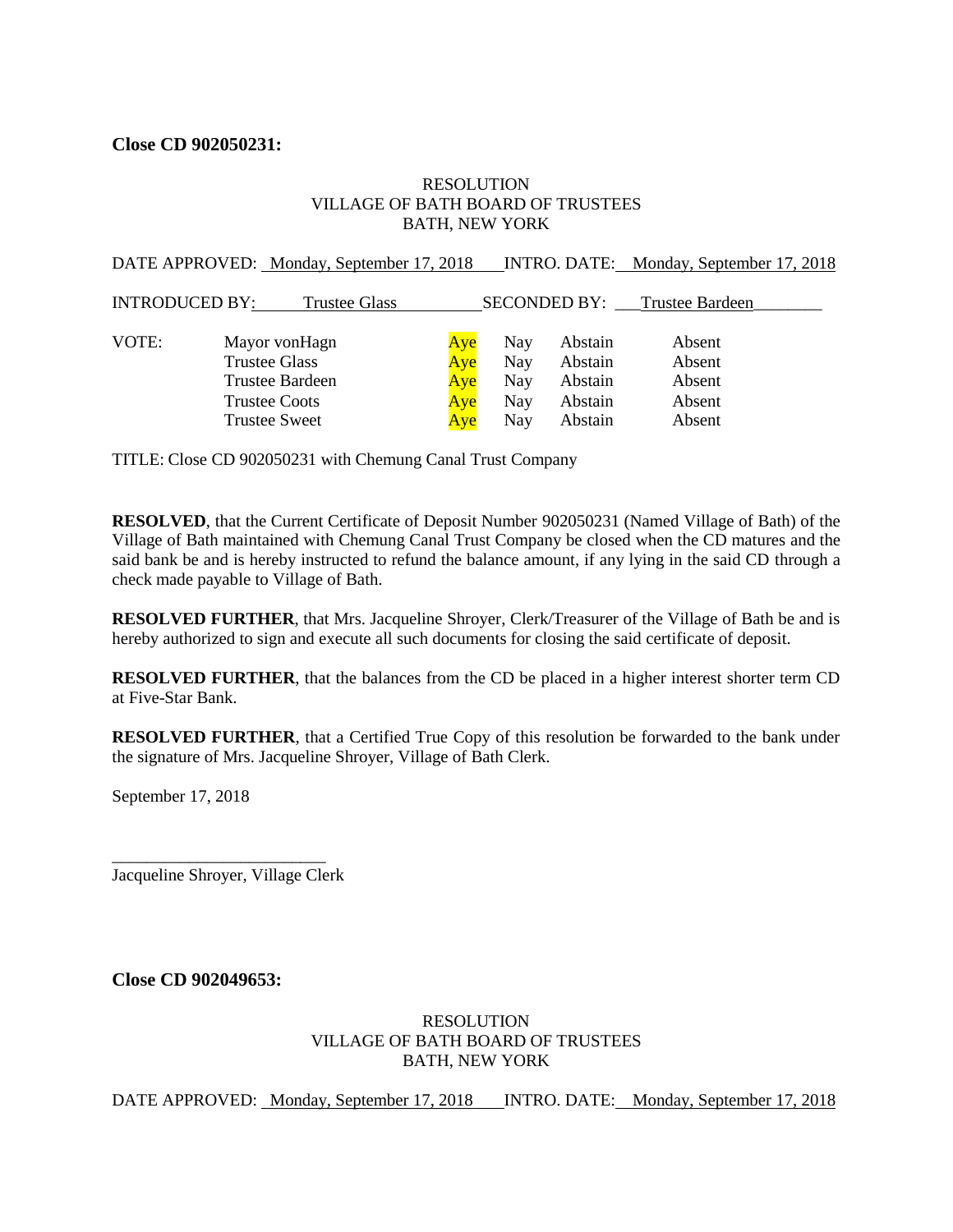| <b>INTRODUCED BY:</b> | Trustee Sweet        |     |     |         | SECONDED BY: Trustee Glass |
|-----------------------|----------------------|-----|-----|---------|----------------------------|
| VOTE:                 | Mayor vonHagn        | Aye | Nay | Abstain | Absent                     |
|                       | <b>Trustee Glass</b> | Aye | Nay | Abstain | Absent                     |
|                       | Trustee Bardeen      | Aye | Nay | Abstain | Absent                     |
|                       | <b>Trustee Coots</b> | Aye | Nay | Abstain | Absent                     |
|                       | <b>Trustee Sweet</b> | Ave | Nay | Abstain | Absent                     |

TITLE: Close CD 902049653 with Chemung Canal Trust Company

**RESOLVED**, that the Current Certificate of Deposit Number 902049653 (Named Village of Bath) of the Village of Bath maintained with Chemung Canal Trust Company be closed when the CD matures and the said bank be and is hereby instructed to refund the balance amount, if any lying in the said CD through a check made payable to Village of Bath.

**RESOLVED FURTHER**, that Mrs. Jacqueline Shroyer, Clerk/Treasurer of the Village of Bath be and is hereby authorized to sign and execute all such documents for closing the said certificate of deposit.

**RESOLVED FURTHER**, that the balances from the CD be placed in a higher interest shorter term CD at Five-Star Bank.

**RESOLVED FURTHER**, that a Certified True Copy of this resolution be forwarded to the bank under the signature of Mrs. Jacqueline Shroyer, Village of Bath Clerk.

September 17, 2018

\_\_\_\_\_\_\_\_\_\_\_\_\_\_\_\_\_\_\_\_\_\_\_\_\_ Jacqueline Shroyer, Village Clerk

#### **Close CD 902049015:**

#### RESOLUTION VILLAGE OF BATH BOARD OF TRUSTEES BATH, NEW YORK

DATE APPROVED: Monday, September 17, 2018 INTRO. DATE: Monday, September 17, 2018

| <b>INTRODUCED BY:</b> | Trustee Bardeen      |     |     | <b>SECONDED BY:</b> | Trustee Glass |  |
|-----------------------|----------------------|-----|-----|---------------------|---------------|--|
| VOTE:                 | Mayor von Hagn       | Aye | Nay | Abstain             | Absent        |  |
|                       | <b>Trustee Glass</b> | Aye | Nay | Abstain             | Absent        |  |
|                       | Trustee Bardeen      | Aye | Nay | Abstain             | Absent        |  |
|                       | <b>Trustee Coots</b> | Aye | Nay | Abstain             | Absent        |  |
|                       | <b>Trustee Sweet</b> | Aye | Nay | Abstain             | Absent        |  |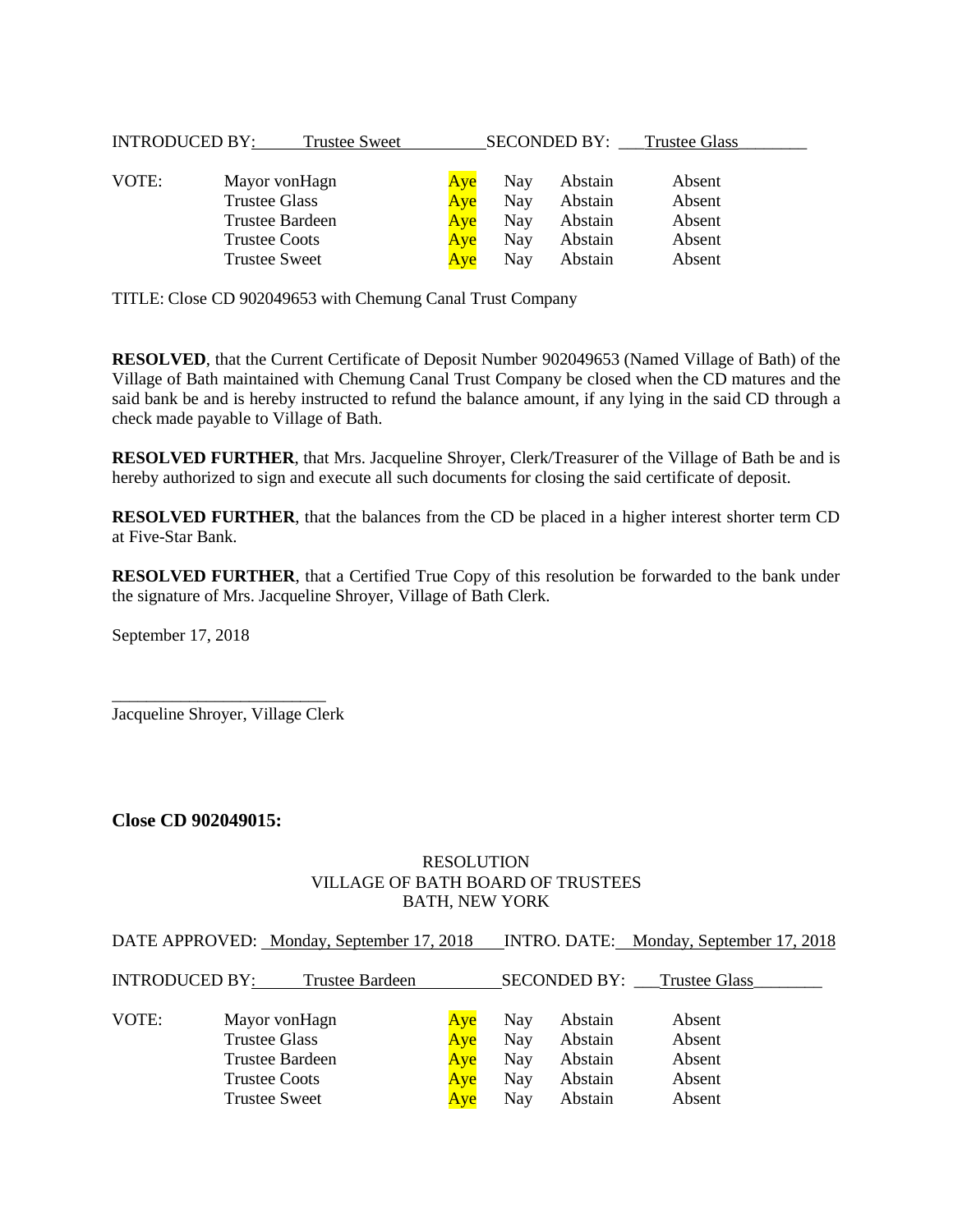### TITLE: Close CD 902049015 with Chemung Canal Trust Company

**RESOLVED**, that the Current Certificate of Deposit Number 902049015 (Named Village of Bath, Bath Electric and Gas) of the Village of Bath maintained with Chemung Canal Trust Company be closed when the CD matures and the said bank be and is hereby instructed to refund the balance amount, if any lying in the said CD through a check made payable to Village of Bath.

**RESOLVED FURTHER**, that Mrs. Jacqueline Shroyer, Clerk/Treasurer of the Village of Bath be and is hereby authorized to sign and execute all such documents for closing the said certificate of deposit.

**RESOLVED FURTHER**, that the balances from the CD be placed in a higher interest shorter term CD at Five-Star Bank.

**RESOLVED FURTHER**, that a Certified True Copy of this resolution be forwarded to the bank under the signature of Mrs. Jacqueline Shroyer, Village of Bath Clerk.

September 17, 2018

\_\_\_\_\_\_\_\_\_\_\_\_\_\_\_\_\_\_\_\_\_\_\_\_\_ Jacqueline Shroyer, Village Clerk

## **Close CD 902049652:**

#### RESOLUTION VILLAGE OF BATH BOARD OF TRUSTEES BATH, NEW YORK

DATE APPROVED: Monday, September 17, 2018 INTRO. DATE: Monday, September 17, 2018

| <b>INTRODUCED BY:</b> | <b>Trustee Coots</b> |     |     | <b>SECONDED BY:</b> | <b>Trustee Sweet</b> |
|-----------------------|----------------------|-----|-----|---------------------|----------------------|
| VOTE:                 | Mayor von Hagn       | Aye | Nay | Abstain             | Absent               |
|                       | <b>Trustee Glass</b> | Aye | Nay | Abstain             | Absent               |
|                       | Trustee Bardeen      | Aye | Nay | Abstain             | Absent               |
|                       | Trustee Coots        | Aye | Nay | Abstain             | Absent               |
|                       | <b>Trustee Sweet</b> | Aye | Nay | Abstain             | Absent               |

TITLE: Close CD 902049652 with Chemung Canal Trust Company

**RESOLVED**, that the Current Certificate of Deposit Number 902049652 (Named Village of Bath) of the Village of Bath maintained with Chemung Canal Trust Company be closed when the CD matures and the said bank be and is hereby instructed to refund the balance amount, if any lying in the said CD through a check made payable to Village of Bath.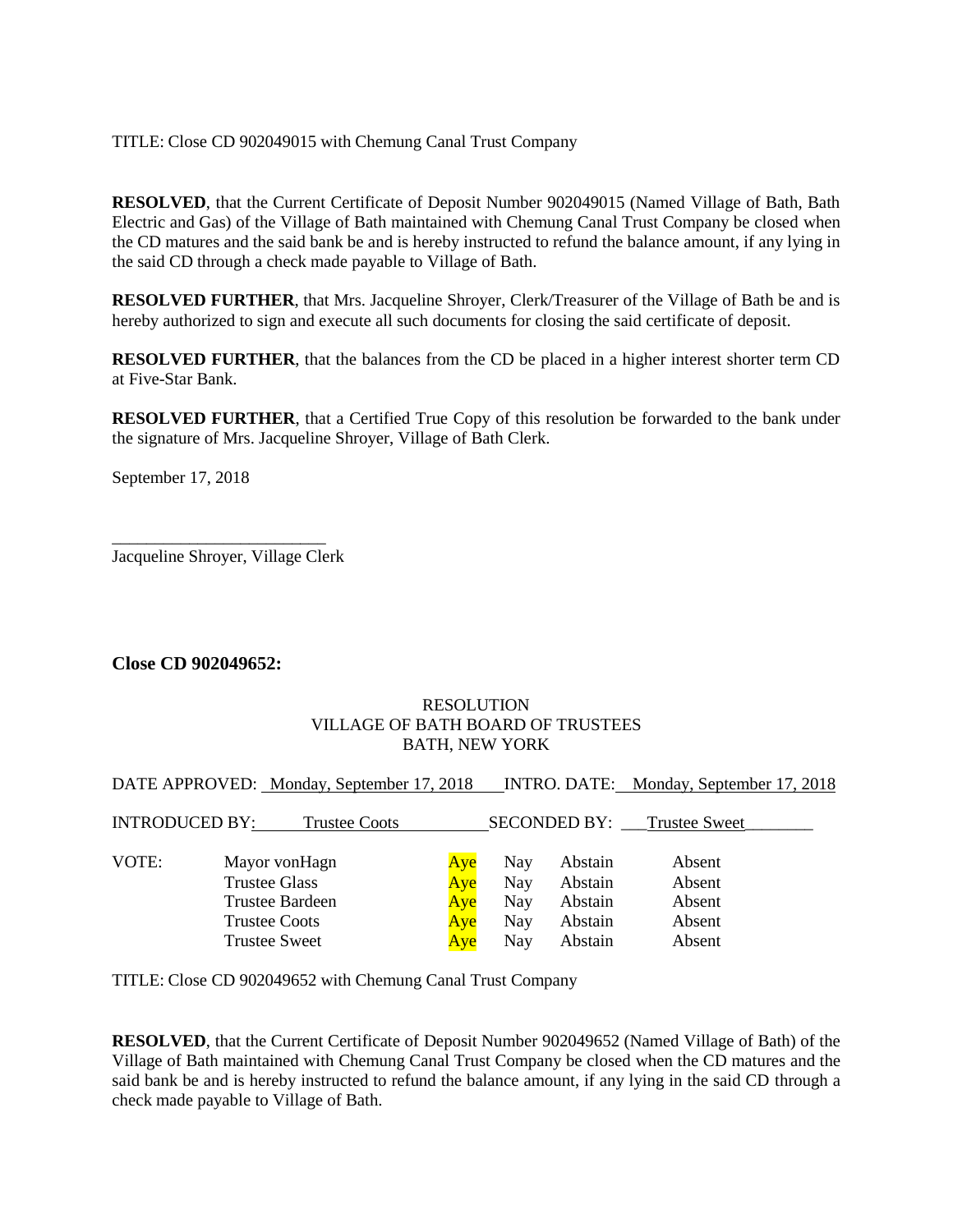**RESOLVED FURTHER**, that Mrs. Jacqueline Shroyer, Clerk/Treasurer of the Village of Bath be and is hereby authorized to sign and execute all such documents for closing the said certificate of deposit.

**RESOLVED FURTHER**, that the balances from the CD be placed in a higher interest shorter term CD at Five-Star Bank.

**RESOLVED FURTHER**, that a Certified True Copy of this resolution be forwarded to the bank under the signature of Mrs. Jacqueline Shroyer, Village of Bath Clerk.

September 17, 2018

\_\_\_\_\_\_\_\_\_\_\_\_\_\_\_\_\_\_\_\_\_\_\_\_\_ Jacqueline Shroyer, Village Clerk

#### **Open CD Resolution:**

#### RESOLUTION VILLAGE OF BATH BOARD OF TRUSTEES BATH, NEW YORK

DATE APPROVED: Monday, September 17, 2018 INTRO. DATE: Monday, September 17, 2018

| <b>INTRODUCED BY:</b> | Trustee Bardeen        |     |     | <b>SECONDED BY:</b> | <b>Trustee Sweet</b> |
|-----------------------|------------------------|-----|-----|---------------------|----------------------|
| VOTE:                 | Mayor vonHagn          | Aye | Nay | Abstain             | Absent               |
|                       | Trustee Glass          | Aye | Nay | Abstain             | Absent               |
|                       | <b>Trustee Bardeen</b> | Aye | Nay | Abstain             | Absent               |
|                       | <b>Trustee Coots</b>   | Aye | Nay | Abstain             | Absent               |
|                       | <b>Trustee Sweet</b>   | Aye | Nay | Abstain             | Absent               |

TITLE: Open Certificate of Deposits for the Sewer Capital, Sewer Repair and the Utility Holding **Accounts** 

**RESOLVED**, that the Clerk/Treasurer, Jacqueline Shroyer, of the Village of Bath is authorized and directed to establish three Certificate of Deposits with Five Star Bank and deposit the funds for the Sewer Capital, Sewer Repair and the Utility Holding Accounts into separate Certificate of Deposits. The Clerk/Treasurer of the Village of Bath shall have the authority to operate the account on behalf of the Village of Bath.

**RESOLVED FURTHER**, that Mrs. Jacqueline Shroyer, Clerk/Treasurer of the Village of Bath be and is hereby authorized to sign and execute all such documents for opening the said certificate of deposits.

**RESOLVED FURTHER**, that moneys from (leaving a small balance) the Sewer Capital, Sewer Repair and the Utility Holding Accounts be placed in the highest interest short term CD at Five-Star Bank as possible.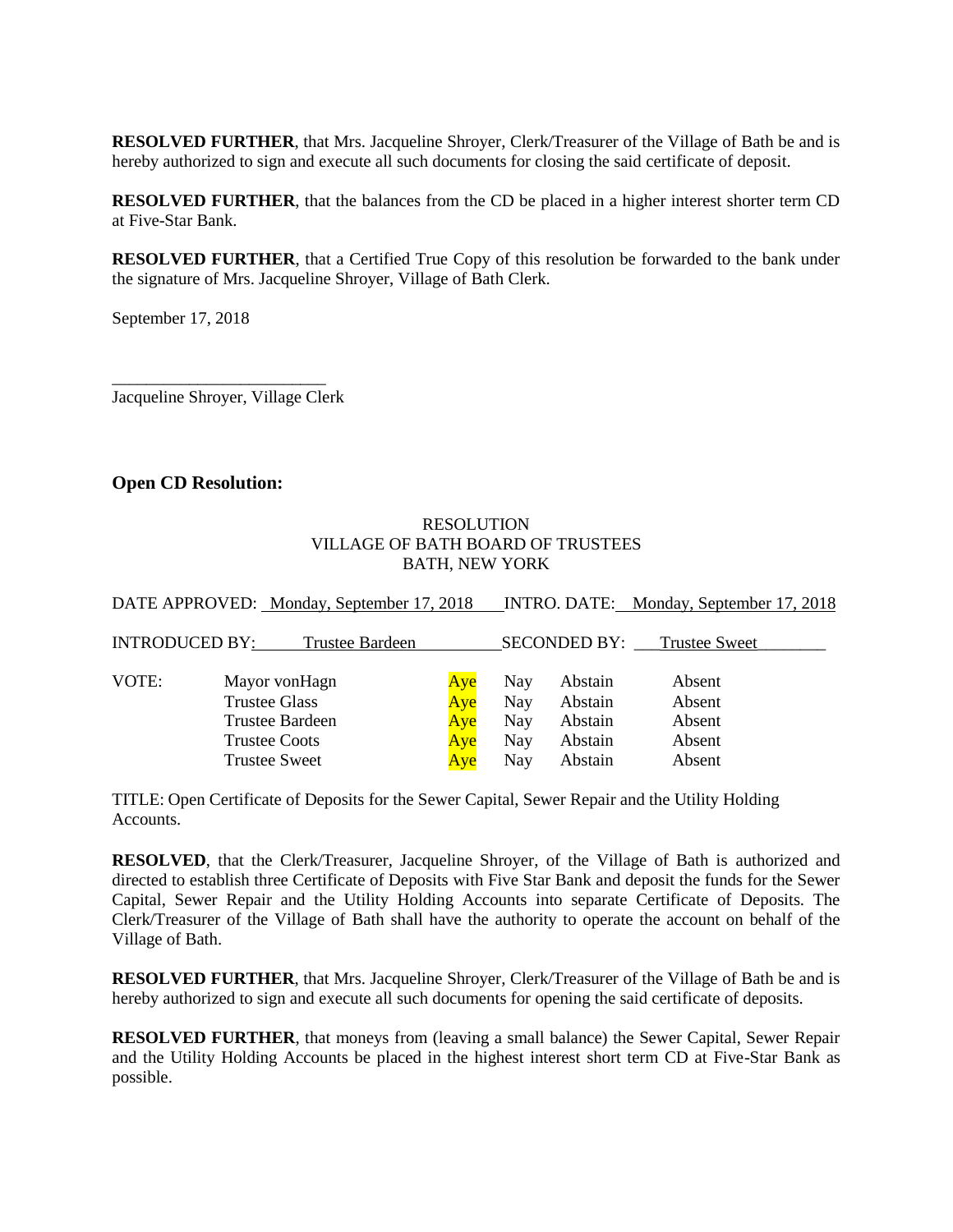**RESOLVED FURTHER**, that a Certified True Copy of this resolution be forwarded to the bank under the signature of Mrs. Jacqueline Shroyer, Village of Bath Clerk.

September 17, 2018

\_\_\_\_\_\_\_\_\_\_\_\_\_\_\_\_\_\_\_\_\_\_\_\_\_ Jacqueline Shroyer, Village Clerk

#### **Approve Erin Bonacci Probationary Period:**

Motion made by Trustee Coots, seconded by Trustee Sweet to approve Director of Municipal Utilities, Erin Bonacci, probationary period to be complete and satisfactory after 13 weeks. All present were in favor and the motion was carried.

## **Halloween October 31, 2018 from 6-8 p.m.:**

Motion made by Trustee Glass, seconded by Trustee Bardeen to approve Halloween Trick or Treating to take place on October 31, 2018 from 6-8 p.m. All present were in favor and the motion was carried.

## **Justice Court Grant Resolution:**

## **Municipal Resolution**

## *Authorization of the Bath Village Court to apply for a 2018 Justice Court Assistance Program Grant*

I, Jacqueline Shroyer, Clerk of the Village of Bath, 110 Liberty Street, Bath, NY 14810 do hereby certify that the following resolution was adopted at a meeting of the Village Board held on September 17, 2018, and is incorporated in the original minutes of said meeting, and that said resolution has not been altered, amended or revoked and is in full force and effect.

Upon the motion of Trustee Glass, seconded by Trustee Bardeen, and the Mayor and all the Trustees voting as follows:

| Mayor William von Hagn       | Aye |
|------------------------------|-----|
| <b>Trustee Jeanne Glass</b>  | Aye |
| <b>Trustee Michael Sweet</b> | Aye |
| <b>Trustee Mark Bardeen</b>  | Aye |
| <b>Trustee Melanie Coots</b> | Aye |

RESOLVED, that the Bath Village Board does hereby authorize the Bath Village Court to file an application for funds from the New York State Unified Justice Court, in accordance with the provisions of the Justice Court Assistance Program in an amount not to exceed \$30,000, and upon arrival of said request to enter into and execute a project agreement with the State for such financial assistance to the Village of Bath.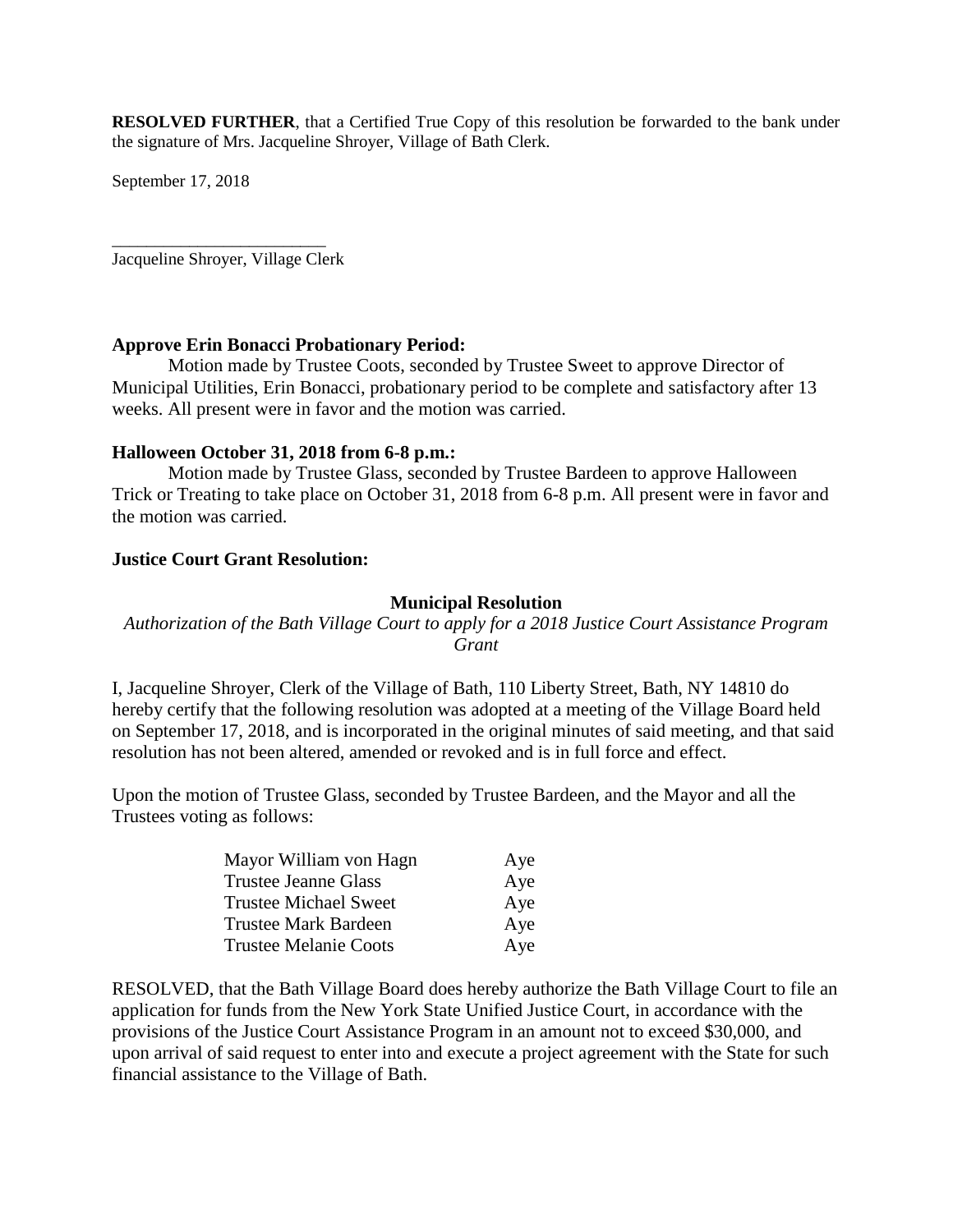Signature of Clerk

## **Credit Card Resolution:**

\_\_\_\_\_\_\_\_\_\_\_\_\_\_\_\_\_\_\_\_\_\_\_\_\_\_\_\_\_\_\_\_\_\_\_

#### RESOLUTION VILLAGE OF BATH BOARD OF TRUSTEES BATH, NEW YORK

|                       | DATE APPROVED: Monday, September 17, 2018    |            |                   |                    | INTRO. DATE: Monday, September 17, 2018 |  |
|-----------------------|----------------------------------------------|------------|-------------------|--------------------|-----------------------------------------|--|
| <b>INTRODUCED BY:</b> | Trustee Glass                                |            |                   | SECONDED BY:       | Trustee Sweet                           |  |
| VOTE:                 | Mayor vonHagn<br><b>Trustee Glass</b>        | Aye<br>Aye | Nay<br>Nay        | Abstain<br>Abstain | Absent<br>Absent                        |  |
|                       | <b>Trustee Bardeen</b>                       | Aye        | Nay               | Abstain            | Absent                                  |  |
|                       | <b>Trustee Coots</b><br><b>Trustee Sweet</b> | Aye<br>Aye | Nay<br><b>Nay</b> | Abstain<br>Abstain | Absent<br>Absent                        |  |

TITLE: Bath Electric, Gas and Water Systems accepting the use of credit cards payments for utility bills.

**WHEREAS,** Bath Electric, Gas and Water Systems (hereinafter "BEGWS") would like to accept credit card payments for any utility bill.

**WHEREAS,** BEGWS Commission has recommended to the Village Board the use of accepting credit cards and adopting the following resolution:

The Village Board of Trustee hereby adopts the following resolution in accordance with the terms and definitions currently established under General Municipal Law Section 5,

**NOW, THEREFORE BE IT RESOLVED, t**hat it is in the public interest for the BEGWS to enter into agreement(s) with one or more financing agencies or card issuers to provide for the acceptance, by such officers of BEGWS as are designated below in accordance with subdivision (f) of General Municipal Law Section 5, of credit cards (as defined in said municipal law) as a means of payment of fines, civil penalties, rent, rates, taxes, fees, charges, revenue, financial obligations or other amounts, including penalties, special assessments and interest, owed to BEGWS.

**BE IT FURTHER RESOLVED,** that any such agreement shall govern the terms and conditions upon which a credit card proffered as a means of payment of a fine, civil penalty, rent, rate, tax, fee, charge, revenue, financial obligation or other amount, including penalty, special assessment or interest, shall be accepted or declined and the manner in and conditions upon which the financing agency or card issuer shall pay to BEGWS the amount of fines, civil penalties, rent, rates, taxes, fees, charges, revenue, financial obligations or other amounts, including penalty, special assessment or interest, paid by means of a credit card pursuant to such agreement.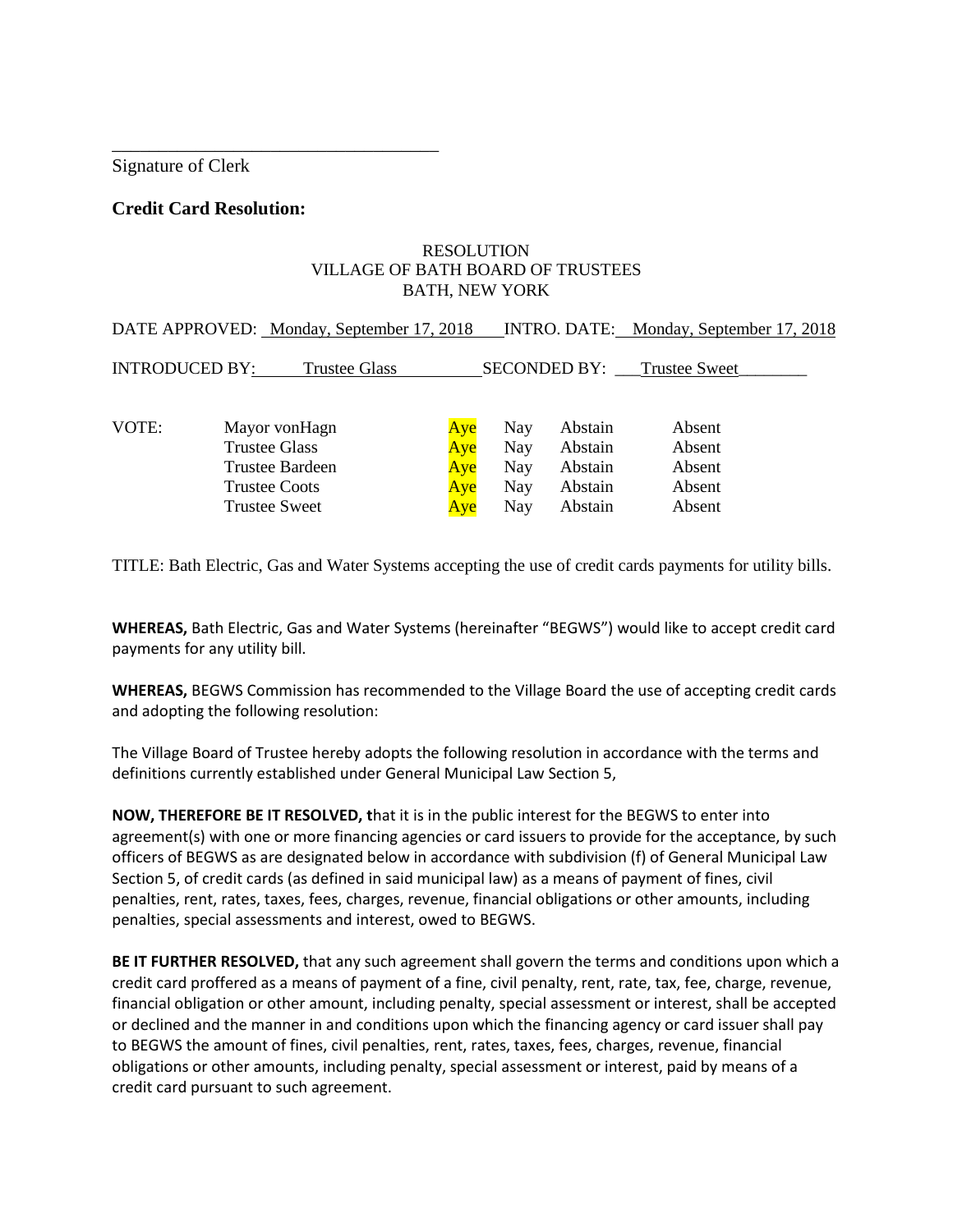**BE IT FURTHER RESOLVED,** that as a condition of accepting payment by credit card, that such person offering payment by credit pay a service fee to BEGWS not exceeding costs incurred by BEGWS in connection with the credit card payment transaction, including any fee owed by BEGWS to the financing agency or card issuer arising from that transaction.

**BE IT FURTHER RESOLVED,** that contracts entered into pursuant to this resolution between BEGWS and financing agencies or card issuers shall be awarded in accordance with BEGWS's written internal policies and procedures governing procurements.

**BE IT FURTHER RESOLVED,** that the underlying debt, lien, obligation, bill, account or other amount owed to BEGWS for which payment by credit card is accepted by BEGWS shall not be expunged, cancelled, released, discharged or satisfied, and any receipt or other evidence of payment shall be deemed conditional, until BEGWS has received final and unconditional payment of the full amount due from the financing agency or card issuer for such credit card transaction.

**BE IT FURTHER RESOLVED,** that the Village Treasurer (hereinafter "Treasurer") is hereby designated as the Officer charged with the duty of collecting or receiving moneys on behalf of BEGWS as a means of payment of fines, taxes, rent, rates, fees, charges, revenue, financial obligations and other amounts, including penalties, special assessments or interest.

**BE IT FURTHER RESOLVED,** that, to the extent that any such amounts are owed to BEGWS, the Treasurer is hereby authorized to collaborate with the Director of Municipal Utilities (hereinafter "Director") so that the Director may assist the Treasurer in collection of said amounts owed to BEGWS.

**BE IT FURTHER RESOLVED,** that it is in the public interest and for BEGWS, and BEGWS is hereby authorized to, accept of penalties, rents, rates, taxes, fees, charges, revenue, financial obligations or other amounts, including penalties, special assessments or interest via a municipal internet website or the website of a third-party vendor that has contracted with BEGWS to receive such payments on its behalf. Submission via the internet may not, however, be required as the sole method for the collection of fines, civil penalties, rent, rates, taxes, fees, charges and other amounts. Such payments shall be accepted via the internet in a manner and condition defined by BEGWS. Any method used to receive internet payments shall comply with article three of the state technology law and any rules and regulations promulgated and guidelines developed thereunder and, at a minimum must (a) authenticate the identity of the sender; and (b) ensure the security of the information transmitted.

**BE IT FURTHER RESOLVED,** that for any taxes paid via the internet, the Village of Bath shall provide or direct its vendor to provide a confirmation page to the taxpayer following the completion of the internet transaction. Such confirmation page shall include, at least, the following:

- (a) the date the internet transaction was completed and sent by the taxpayer;
- (b) the amount paid;
- (c) a unique confirmation number; and
- (d) a notice advising the taxpayer to print out and retain the confirmation page as his or her receipt.

**BE IT FURTHER RESOLVED,** that payments received via the internet shall be considered received by the appropriate officer and paid by the taxpayer at the time the internet transaction is completed and sent by the taxpayer.